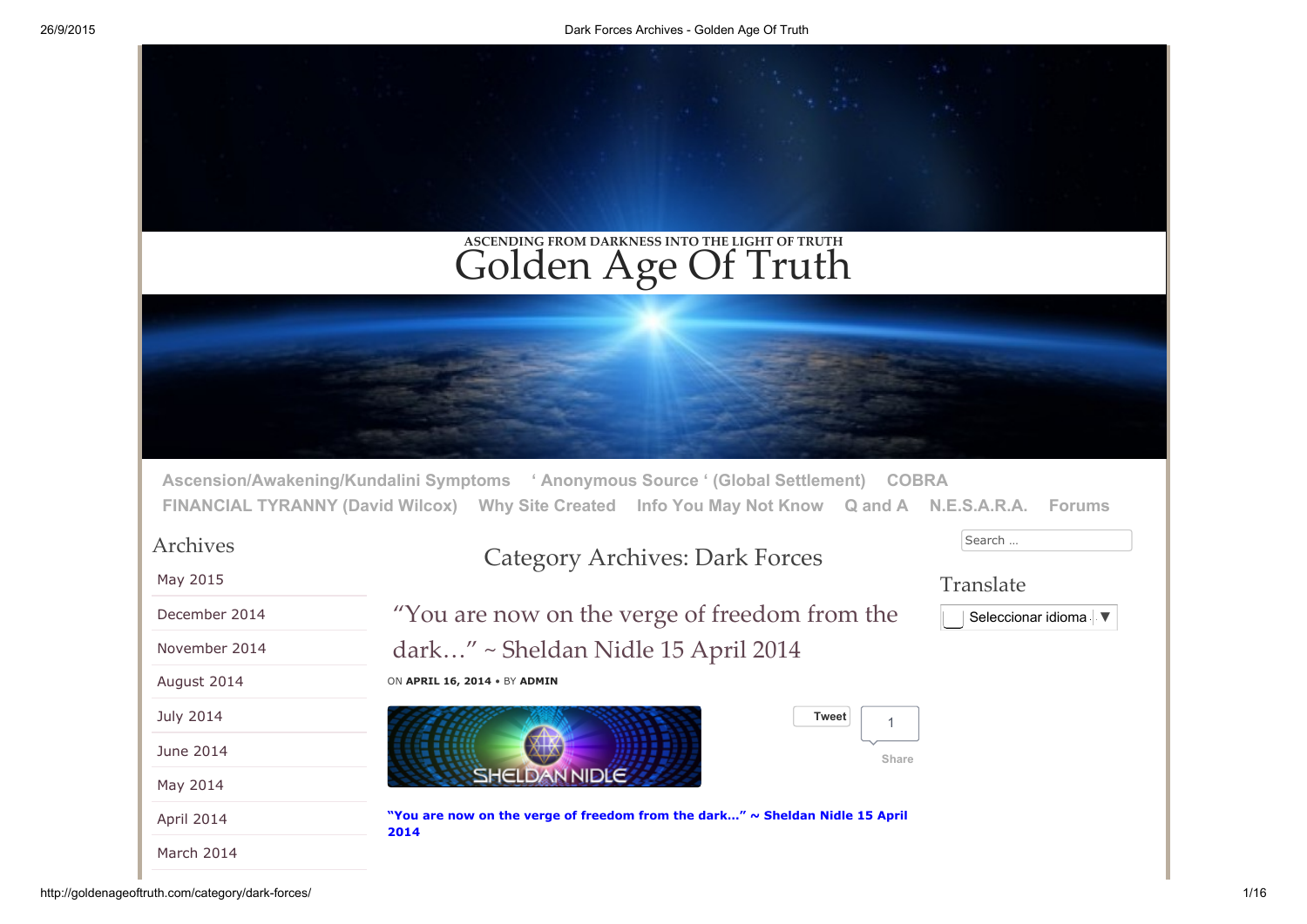# [February](http://goldenageoftruth.com/2014/02/) 2014 [November](http://goldenageoftruth.com/2013/11/) 2013 [September](http://goldenageoftruth.com/2013/09/) 2013 [August](http://goldenageoftruth.com/2013/08/) 2013 July [2013](http://goldenageoftruth.com/2013/07/) June [2013](http://goldenageoftruth.com/2013/06/) May [2013](http://goldenageoftruth.com/2013/05/) April [2013](http://goldenageoftruth.com/2013/04/) [March](http://goldenageoftruth.com/2013/03/) 2013 [February](http://goldenageoftruth.com/2013/02/) 2013 [January](http://goldenageoftruth.com/2013/01/) 2013 [December](http://goldenageoftruth.com/2012/12/) 2012 [November](http://goldenageoftruth.com/2012/11/) 2012 [October](http://goldenageoftruth.com/2012/10/) 2012 [September](http://goldenageoftruth.com/2012/09/) 2012 [August](http://goldenageoftruth.com/2012/08/) 2012 July [2012](http://goldenageoftruth.com/2012/07/) June [2012](http://goldenageoftruth.com/2012/06/) May [2012](http://goldenageoftruth.com/2012/05/) April [2012](http://goldenageoftruth.com/2012/04/) [March](http://goldenageoftruth.com/2012/03/) 2012 [February](http://goldenageoftruth.com/2012/02/) 2012 Recent Comments

admin on  $COBRA \sim$  Planetary

#### 26/9/2015 Dark Forces Archives Golden Age Of Truth

Dratzo! Your world is caught in an immense hidden struggle between the dark cabal and the Light. The Light has won many legal battles and gathered numerous powerful allies. These allies are now diligently completing a strategy that is to manifest your abundance. Prosperity funds are to signal the start of new governance. We ask that those who are to share in this prosperity learn to be good "watchdogs." Understand how power and wealth operate together and be prepared to assist in the carrying out of the various elements included in NESARA. NESARA is to develop into a program possessing true global capacity. As initial recipients, you need to understand the scope of actions required to make NESARA a great success. When the new governments formally announce us, we then need to begin a series of special announcements to prepare you for our arrival and explain your ancient origins from the stars. In addition, you need to know more about full consciousness and how you are to regain your special spiritual and physical faculties.

Your Ascended Masters are to explain how your limited consciousness realm was created and then manipulated first by the Anunnaki and finally by their appointed minions. You are now on the verge of freedom from the dark and need to clearly understand how this world is to be disassembled. This knowledge is to be imparted by the Ascended Masters. Each of them has a special gift that is to provide you with the full spectrum of how to unravel the maze forged by the Anunnaki after the fall of Atlantis. Sift through this knowledge carefully and understand how the dark wove the sinister web that is this present reality. Then use your abilities and resources to construct its successor. This realm of Light is to be the environment for your return to full or galactic consciousness. In this mode, you are once again a physical Angel. You are to be able to peruse your Akashic records and implement your life contract. You can then join us in providing divine service.

In addition, Gaia is finally able to reunite her surface and inner realms. You are to meet your Agarthan family and be ready to service not only Gaia, but also the other worlds that form this solar system. Indeed, you are to move most of your present population to the other planets that immediately surround you. The Elohim, as well as our planetary engineers, are to transform this collection of water planets back to their original pristine form. You are to become explorers and sustainers of the eco-systems that make up this truly amazing collection of water worlds. You are to learn much to be able to apply this to aiding each world's elementals in preserving the living ethos that is the joy of each of these living orbs. As you do this, you are to feel the greatest joys of being in service to the Sun and her 12 worlds. This service is to extend in assisting those who are bringing the former members of the Anchara Alliance to the Light. In doing this you are to start to apply the grand destiny foretold about you in the prophecies of Archangel Michael.

This present time is thus a moment before you can enter this now-forming new reality. We, along with your Ascended Masters, are carefully moving you along a path leading to your victory. The dark knows this and is using every excuse to maintain its current broad range of power. You are actually in the last portion of the old, dark reality that you have been in for the past 13 millennia. As we increase the daytime sightings of our ships and assist the various factions of the Light, it is becoming clear that the dark is acting like a dangerous plague. It is dying as the various remedies are successfully applied. Its numbers are dwindling. Its core is in panic as the outcome becomes more and more obvious. This procedure is something the dark never before encountered. As it is excised from you, be ready to do as we previously stated. Be ready to act positively to permit a new prosperity and new governance to take hold. We are coming, and together we are to literally alter this



## Recent Posts

Free The [Colonies!](http://goldenageoftruth.com/free-the-colonies-update-and-videos-cobra/) Update And Videos  $\sim$  COBRA

"The Jesuits Took Control Of [Everything…"](http://goldenageoftruth.com/jesuits-took-control-everything-montague-keen-30-nov-2014/) Montague Keen 30 Nov 2014

"The True Picture Of The Vatican Emerges Each Day."  $\sim$  [Montague](http://goldenageoftruth.com/the-true-picture-of-the-vatican-emerges-each-day-montague-keen-9-nov-2014/) Keen 9 Nov 2014

"Atlantis And Lemuria Failed To Take Action And Suffered The [Consequences."](http://goldenageoftruth.com/atlantis-and-lemuria-failed-to-take-action-and-suffered-the-consequences-montague-keen-2-nov-2014/)  $\sim$ Montague Keen 2 Nov 2014

COBRA: MAKE THIS VIRAL! Window Of [Opportunity](http://goldenageoftruth.com/cobra-make-viral-window-opportunity-2014-2015/) 2014-2015

**Categories** 

**Categories** Dark Forces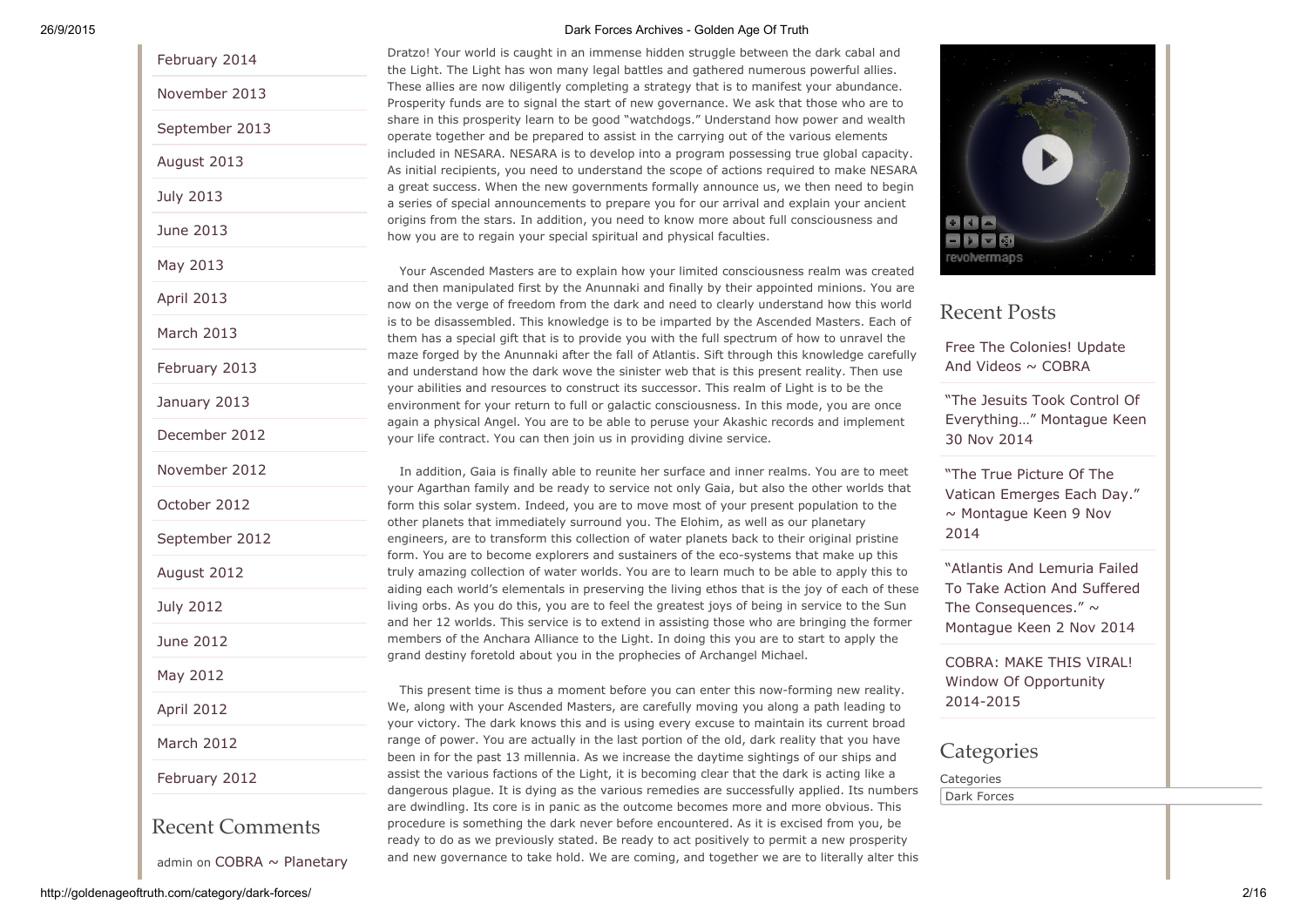### [Meditation](http://goldenageoftruth.com/cobra-planetary-meditation-update/#comment-11095) Update

realm for the Light.

Steven Mark Macindoe on COBRA  $\sim$  Planetary [Meditation](http://goldenageoftruth.com/cobra-planetary-meditation-update/#comment-10968) Update

Gillian on Omega Prosperity Packages [URGENT!!!!](http://goldenageoftruth.com/omega-prosperity-packages-urgent/#comment-10763)

admin on "Atlantis And Lemuria Failed To Take Action And Suffered The [Consequences."](http://goldenageoftruth.com/atlantis-and-lemuria-failed-to-take-action-and-suffered-the-consequences-montague-keen-2-nov-2014/#comment-10246) ~ Montague Keen 2 Nov 2014

paul gabriel on Pyramid Shaped [Greenhouse](http://goldenageoftruth.com/pyramid-shaped-greenhouse-plans/#comment-10224) Plans

### Meta

[Log](http://goldenageoftruth.com/wp-login.php) In

[Entries](http://goldenageoftruth.com/feed/) RSS

[Comments](http://goldenageoftruth.com/comments/feed/) RSS

[WordPress.Org](https://wordpress.org/)

We are your Ascended Masters! Namaste and Blessings to you all! Many wondrous events are happening on your world. View this as only the merest of beginnings. Decades ago the dark seized upon the rise of a "cold war" to wreak havoc and nearly steal your heavenly-sent gift of full consciousness. However, Heaven intervened and forced the Ancharans to leave this realm and permit the Light to beseech the earthly minions of the Anunnaki to let go of their steely grip upon you. This led to the present blessed victory of Light over dark. You are being blessed by events that are to bring you prosperity and new governance. We intend to say much about how this dark realm was forged and the remedies to keep us all basking in the Light, Love and Oneness that we give to each other! The truths are to set you free and allow you to return in joy to the state of galactic consciousness.

Full or galactic consciousness takes you off the wheel of death. It makes you responsible for your human family, and especially for yourself. You become a divine Being in sacred service to the Creator. You are to fully learn of the divine plan for this reality and how you can use your abilities to unfold it. We went through a difficult series of lifetimes that finally resulted in a special ceremony that made us divine. This ascension made us responsible for humanity and we accepted this gladly. Our duties include watching over you, giving special knowledge to aid and prepare you for a most glorious sacred gift. We had our earthly precursors train us in how best to carry out our special part. Together, we work to raise up humanity. You, blessed Ones, are now to receive gifts that ready you for full consciousness and allow you the means to alter this reality.

The events now underway are to greatly change the world you presently live in. Our numerous associates are determined to finish a great number of things. As each of these manifest, accept them and realize that a great prosperity is indeed your fate, as is governance that oversees in proper style all that is to come. Each of you is a powerful Being of Light. You have come from afar and are to assist humanity in this grand change. We intend to use our abilities to assure your success. Be ready to accept this and to inform others of what is happening and what lies ahead. This realm was the property of the dark and its minions for millennia. Get out of the habit of believing how the dark wishes to shape this world. The Light requires new thinking and mostly a great dose of Love and cooperation. Be true to your I Am Presence! Hallelujah!

Today, we went over what is happening on this great blue orb. Respect her and learn to accept the new technologies that are finally to see the light of day! These wonders are only the beginnings of what you are to become accustomed to. Be ready to receive us and to reunite with your spiritual and space families. Know, dear Ones, that the countless Supply and never-ending Prosperity of Heaven are indeed yours! So Be It! Selamat Gajun! Selamat Ja! (Sirian for Be One! and Be in Joy!)

CATEGORIES: ANCHARA / [IILUMINOIDS](http://goldenageoftruth.com/anchara-iiluminoids/), [ARCHONS,](http://goldenageoftruth.com/archons/) [ASCENDED](http://goldenageoftruth.com/ascended-masters/) MASTERS, [ASCENSION](http://goldenageoftruth.com/ascension/), [ATLANTIS,](http://goldenageoftruth.com/atlantis/) [BEINGS](http://goldenageoftruth.com/beings-of-light/) OF LIGHT, [CHANGE](http://goldenageoftruth.com/change/), CONSCIOUSNESS / FULL [CONSCIOUSNESS,](http://goldenageoftruth.com/consciousness-full-consciousness/) [CREATOR,](http://goldenageoftruth.com/creator/) DARK [FORCES,](http://goldenageoftruth.com/dark-forces/) [DARKNESS](http://goldenageoftruth.com/darkness/), [DISCLOSURE,](http://goldenageoftruth.com/disclosure/) [DISCUSSION](http://goldenageoftruth.com/discussion-of-events/) OF EVENTS, [DIVINE](http://goldenageoftruth.com/divine-being/) BEING, [EVENTS](http://goldenageoftruth.com/events/), [FREEDOM](http://goldenageoftruth.com/freedom/), [FUNDS,](http://goldenageoftruth.com/funds/) [GAIA,](http://goldenageoftruth.com/gaia/) [GALACTIC](http://goldenageoftruth.com/galactic-being/) BEING, GALACTIC [CIVILIZATION](http://goldenageoftruth.com/galactic-civilization/)[,](http://goldenageoftruth.com/galactic-federation/) GALACTIC FEDERATION OF LIGHT, [GALACTIC](http://goldenageoftruth.com/galactic-society/) SOCIETY, [GALACTICS,](http://goldenageoftruth.com/galactics/) GALAXY / [GALAXIES,](http://goldenageoftruth.com/galaxy-galaxies/) HUE-MANITY / HUMANITY, [ILLUMINATI](http://goldenageoftruth.com/illuminati-cabal-oligarchs-anunnaki/) / CABAL / OLIGARCHS / ANUNNAKI, LIGHT [FORCES](http://goldenageoftruth.com/light-forces/), [LIGHTWORKERS](http://goldenageoftruth.com/lightworkers-lightbearers-wayshowers/) / LIGHTBEARERS / WAYSHOWERS, [N.E.S.A.R.A.](http://goldenageoftruth.com/n-e-s-a-r-a/), NEW GLOBAL [FINANCIAL](http://goldenageoftruth.com/new-global-financial-system/) SYSTEM, NEW GOVERNANCE, NEW [PROSPERITY,](http://goldenageoftruth.com/new-prosperity/) NEW [TECHNOLOGIES,](http://goldenageoftruth.com/new-governance/) NEW [WORLD,](http://goldenageoftruth.com/new-world/) POA ~ PLANETARY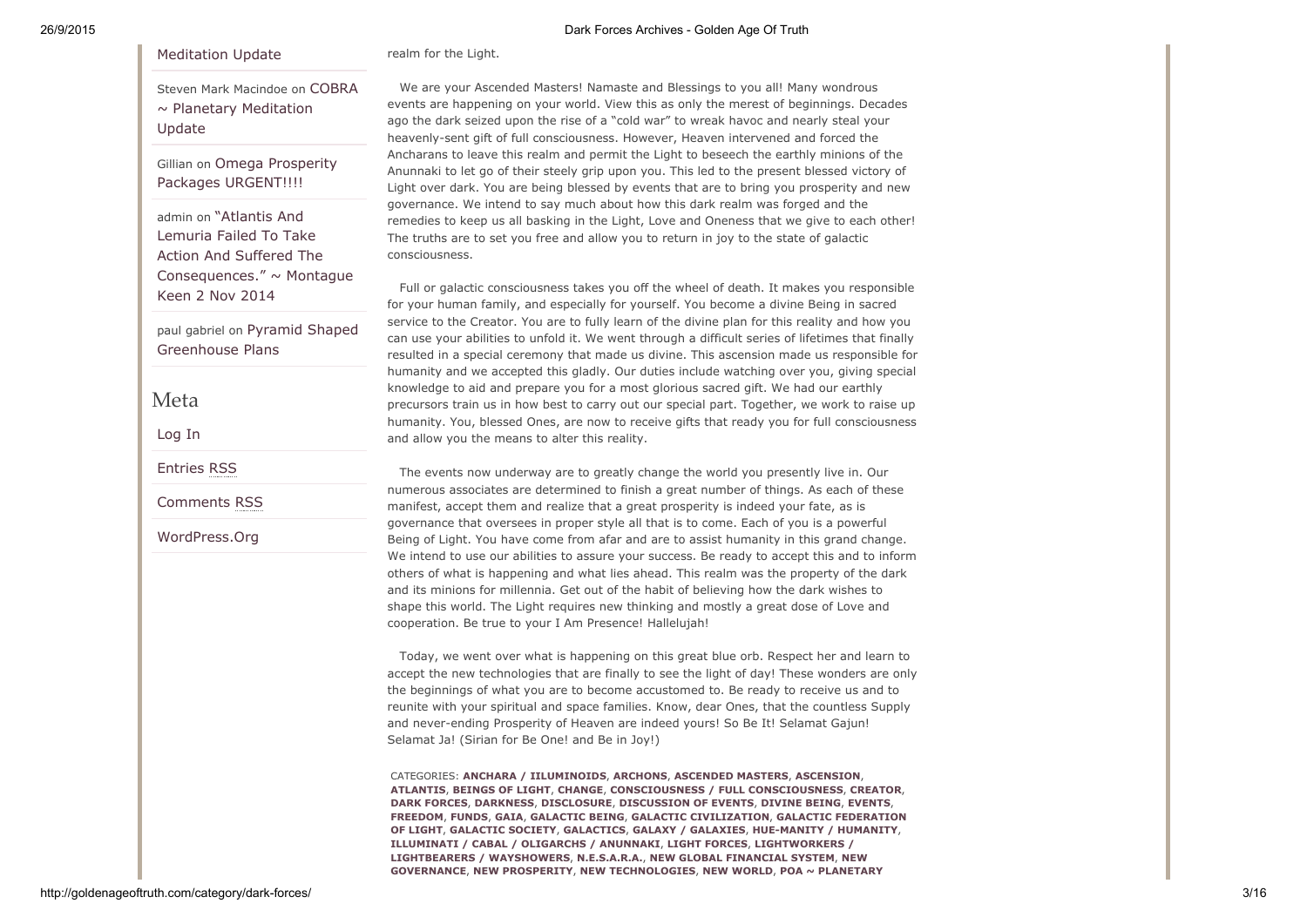[Tweet](https://twitter.com/intent/tweet?original_referer=http%3A%2F%2Fgoldenageoftruth.com%2Fcategory%2Fdark-forces%2F&ref_src=twsrc%5Etfw&text=Roswell%20full%20Interview%20*TOP%20SECRET*%201947&tw_p=tweetbutton&url=http%3A%2F%2Fgoldenageoftruth.com%2Froswell-full-interview-top-secret-1947%2F)

4

[Share](https://www.facebook.com/sharer/sharer.php?sdk=joey&u=http%3A%2F%2Fgoldenageoftruth.com%2Froswell-full-interview-top-secret-1947%2F&display=popup&ref=plugin&src=share_button)

ACTIVATION [ORGANIZATION,](http://goldenageoftruth.com/poa-planetary-activation-organization/) [PROSPERITY,](http://goldenageoftruth.com/prosperity/) [PROSPERITY](http://goldenageoftruth.com/prosperity-program-pp/) PROGRAM ~ PP, [SHELDAN](http://goldenageoftruth.com/sheldan-nidle/) NIDLE, SPIRITUAL HIERARCHY AND THE GALACTIC [FEDERATIO](http://goldenageoftruth.com/spiritual-hierarchy-and-the-galactic-federation/)[N,](http://goldenageoftruth.com/you-are-now-on-the-verge-of-freedom-from-the-dark-sheldan-nidle-15-april-2014/#respond) THE [EVENT,](http://goldenageoftruth.com/the-event/) THE [LIGHT](http://goldenageoftruth.com/the-light/) | LEAVE A COMMENT

# Roswell full [Interview](http://goldenageoftruth.com/roswell-full-interview-top-secret-1947/) \*TOP SECRET\* 1947

ON MARCH 25, 2014 • BY [ADMIN](http://goldenageoftruth.com/author/CKRich/)



*Matilda O'Donnel MacElroy*

Roswell full Interview \*TOP SECRET\* 1947 (4:00:00)

By Katja [Žnidaršič](https://www.facebook.com/katja.znidarsic) on Monday, March 24, 2014 at 8:06pm

Roswell full Interview \*TOP SECRET\* 1947 (4:00:00) (Part 1 of 2)

<http://youtu.be/AmW7a12HkMg>

Very informative, suggest to all truth seekers!!!!!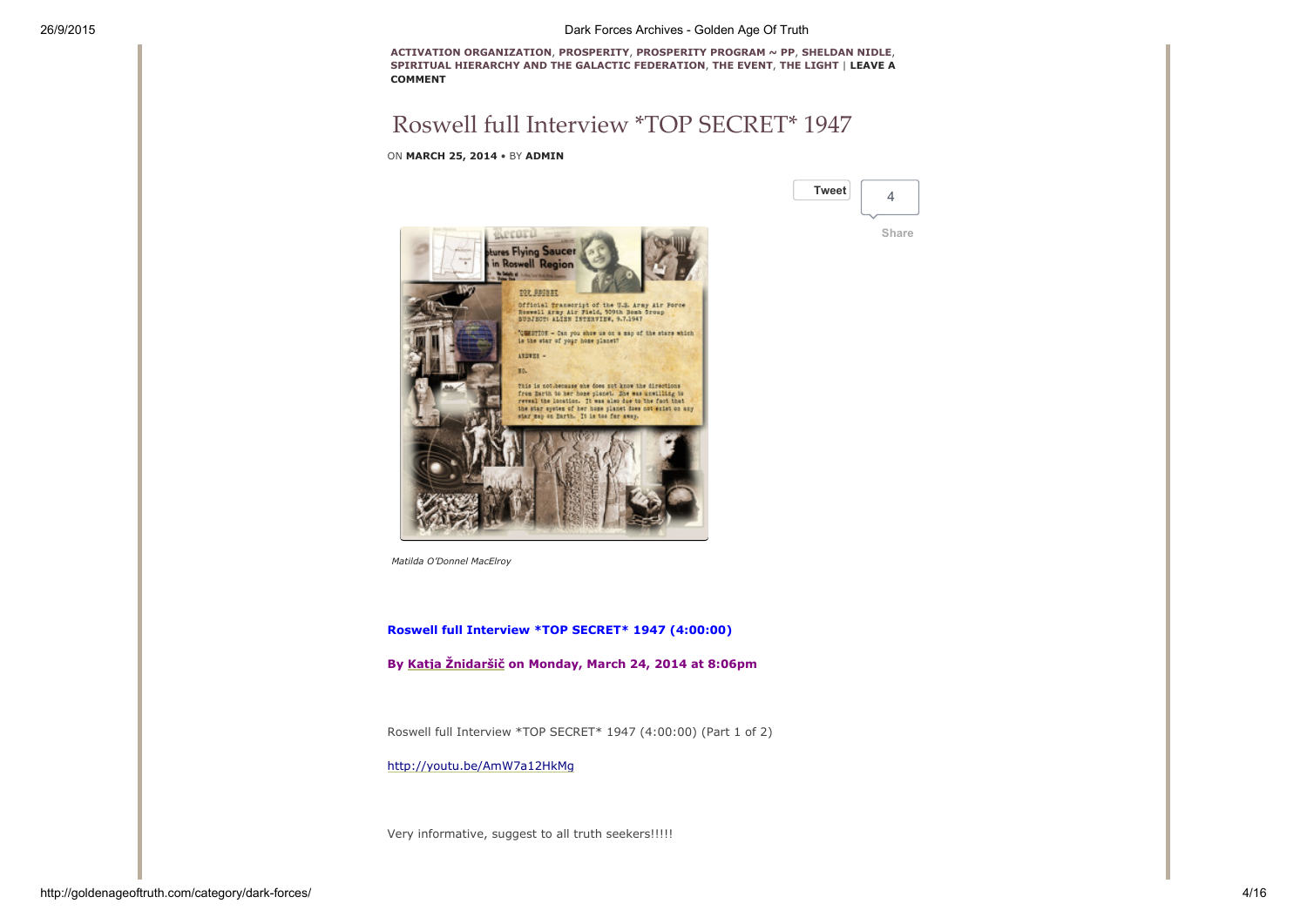The nurse from Area 51 that had long interviews with the surviving alien from the Roswell crash. The examination of alien from the part of authorities resulted in giving lessons about the Earth issue and history from the perspective of that alien to her/humanity.

67 years ago this alien revealed much of the fact of the Earth quarantine and of situation in this local logos invaded by dark forces at that time and of their technology keeping beings in slavery and oblivion by electronic forcefields, traps, amnesia and hypnosis machinery. He use the name "Old empire" for the archons.

Here video to have a short introduction in a subject:

<http://www.youtube.com/watch?v=wo401KshiHY>

the pdf file to read the full interview: http://www.exopoliticshongkong.com/ …/Alien\_Interview.pdf [http://exopoliticshongkong.com/uploads/Alien\\_Inter](http://www.facebook.com/l.php?u=http%3A%2F%2Fwww.exopoliticshongkong.com%2F...%2FAlien_Interview.pdf&h=JAQHPyfP5&s=1)[view.pdf](http://exopoliticshongkong.com/uploads/Alien_Interview.pdf) exopoliticshongkong.com

All is documented also in a book: http://alieninterview.org/blog/a-message-from-theeditor/

"Planet Earth is not our home. It is our prison"

CATEGORIES: ARCHONIC [PROGRAMMING](http://goldenageoftruth.com/archonic-programmings/)[S,](http://goldenageoftruth.com/earth-motherearth-gaia/) [ARCHONS](http://goldenageoftruth.com/archons/), [AREA](http://goldenageoftruth.com/area-51/) 51, DARK [FORCES](http://goldenageoftruth.com/dark-forces/), EARTH / MOTHER EARTH / GAIA, ETS / [EDS,](http://goldenageoftruth.com/ets-eds/) [INTERVIEWS,](http://goldenageoftruth.com/interviews/) MATILDA O'DONNEL [MACELROY](http://goldenageoftruth.com/matilda-odonnel-macelroy/), PRISON PLANET, [QUARANTINE,](http://goldenageoftruth.com/quarantine/) [ROSWELL](http://goldenageoftruth.com/roswell-crash/) CRASH, [SLAVERY](http://goldenageoftruth.com/slavery-system/) SYSTEM, [TECHNOLOGY,](http://goldenageoftruth.com/prison-planet/) TOP [SECRET](http://goldenageoftruth.com/top-secret/) | LEAVE A [COMMENT](http://goldenageoftruth.com/roswell-full-interview-top-secret-1947/#respond)

"You have found your strength and it is in working together as one human race." ~ [Montague](http://goldenageoftruth.com/strength-working-human-race-montague-keen-9th-march-2014/) Keen 9th March 2014 ON MARCH 16, 2014 • BY [ADMIN](http://goldenageoftruth.com/author/CKRich/)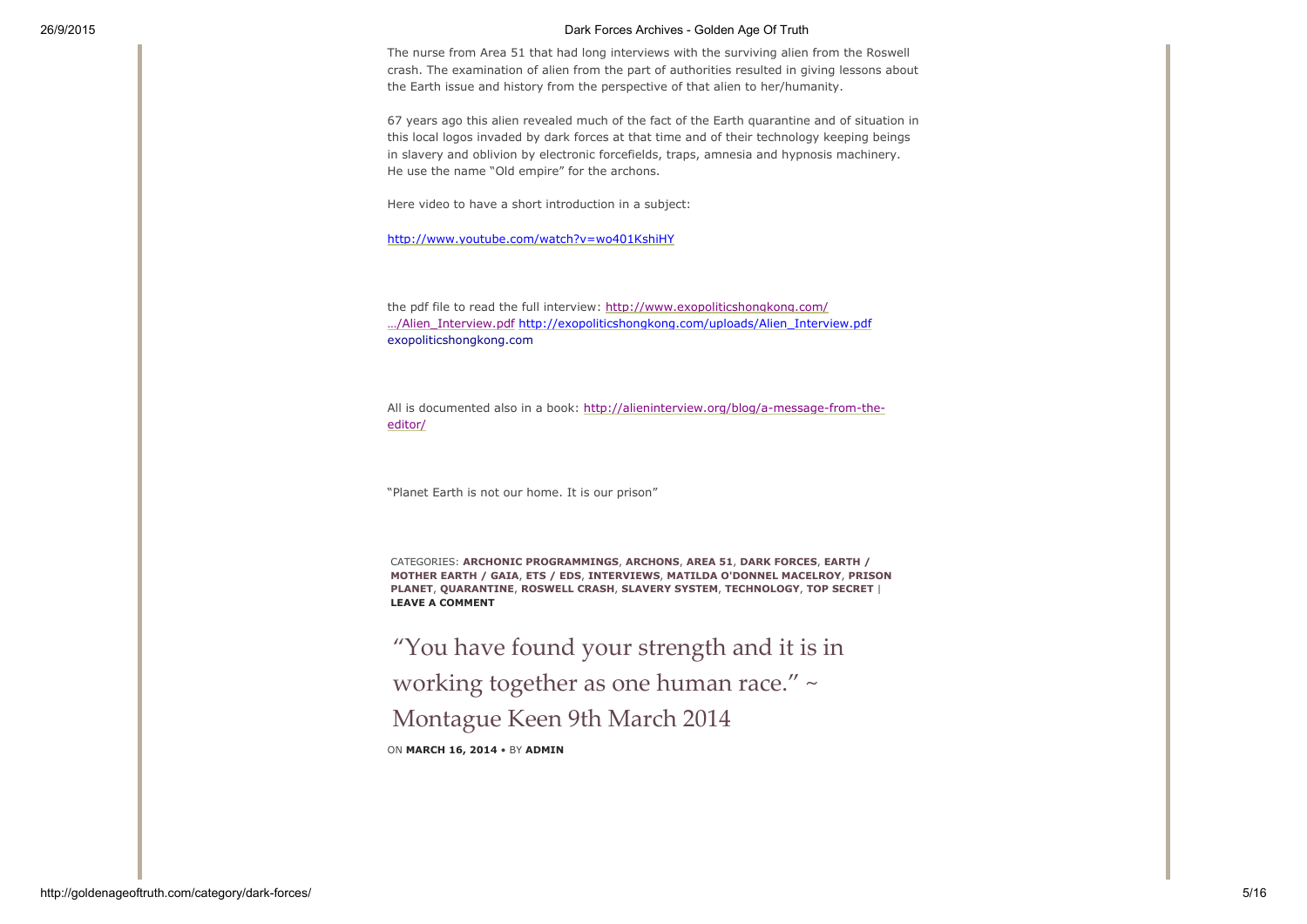

| <b>Tweet</b> |  |
|--------------|--|
|              |  |

"You have found your strength and it is in working together as one human race." ~ Montague Keen 9th March 2014

By Montague Keen Via Veronica Keen

Our heartfelt thanks go out to all who participated in the removal of the dark energies from the Tor in Glastonbury, England. This inspired painting shows clearly the results of your efforts.

[Glastonbury](http://www.montaguekeen.com/2010-2013/page941.html) Tor was painted by RENATA VAN RIJSOORT in Holland. She states,

"Veils lifted, the passage is opened again. VISABLE, PALPABLE, UNSTOPPABLE. GUIDANCE TO A NEW AVALON. Michael's energy resonates from the gate into the world to stand guard; no dark energy can ever make a claim again."

This is what can be achieved when all come together and work as one human race. This work must continue all over the world. You have proved that you can do it. All that is required is for you to take control and remove all that is dark and negative.

Many are waking up and are refusing to be cannon fodder in wars that benefit only the few who need such energy to survive. As the light spreads, it illuminates all that is false. Their propaganda is failing to convince the public who are now seeing these wars for what they really are.

It is important to make you aware of what is being done to so many of you. You need to understand that an outside force is being used to get into your minds in order to force you to do things you would otherwise never consider. Veronica was made aware of this when a friend, who is usually stable and responsible, stated that on two occasions recently, he was being mentally pushed to jump from one of the highest buildings in London. This has happened in the last few weeks.

On Monday last, it felt like a huge dark cloud decended on Veronica. Suddenly, she felt hopeless and abandoned; so very alone, like nothing she had ever experienced before. These feelings were so strong. The Dark Ones were trying to force her to give up. Everyone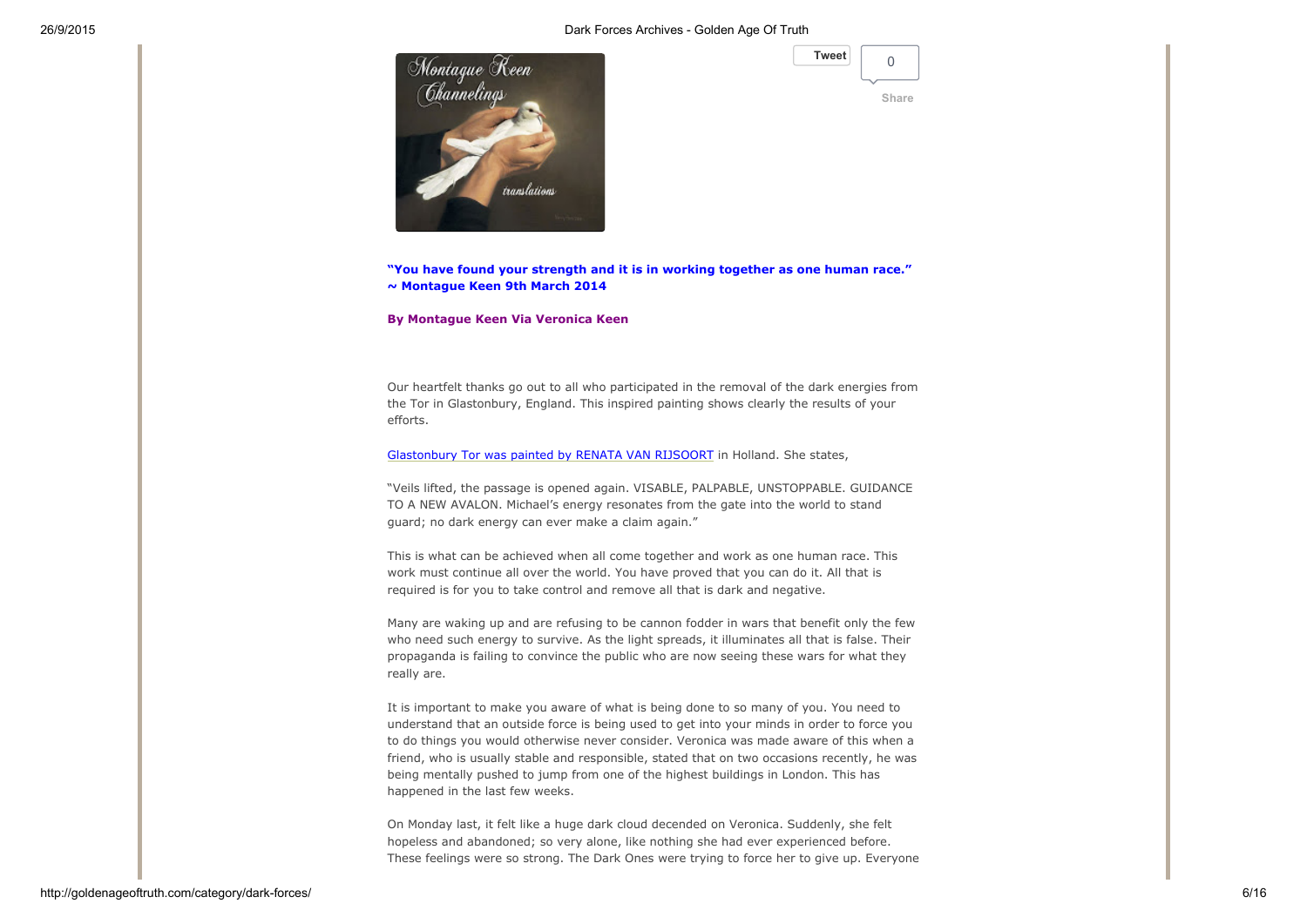she tried to contact was unavailable, so she felt abandoned. Her desperation became enormous; but ultimately, her determination to survive and complete the work brought her through it.

A few days later she was contacted by another colleague who was going through the same scenario. You need to understand that this is what is being directed at you, and though it is extremely painful, you do survive it. This will help you to understand why so many have given up recently. I did warn you that the cabal will use every weapon in its arsenal against you. They have had years to prepare for this time. You must make a stand and defend yourselves.

Money is a large factor in all this; it is being used to cause great stress to ensure that you are already in a weak state of mind when they transmit these suicidal thoughts. All this only goes to show you how afraid they are of you. They are desperate to prevent you completing your missions on Earth. I say to you: be strong and believe in yourselves. Soon, money will lose all its power over your lives. It is used as a weapon to keep you down and servile. When it loses its power, everything will change, and that day is drawing near.

You are now taking control of your own destiny and it feels good. You are learning to work together for the good of humanity. You are seeing those who advocate war, as puppets obeying orders. The big picture is becoming clear to you: the confident plans they had made are falling apart and they are being left NAKED ON THE WORLD'S STAGE. Give careful consideration to how you will deal with the situation when it finally falls apart. Never, ever, lower yourselves to their standards: for that would be playing into their hands and you do not want to do that.

You have found your strength and it is in working together as one human race. You have proved that you can do it. You did it with the Ley Lines Project. Everything else you will be asked to do in order to take things forward, will prove easy. You have taken control. Know that you will succeed. Work with confidence, aware that united you stand, divided you fall. You have learned also that language was no barrier to you working together. Our grateful thanks must go to all who translate the messages, for they are performing a most important role in bringing humanity together. Without their input this would not have been possible.

Be vigilant and learn to discern what is real and what is not. Be aware that you may be attacked by all sorts of viruses, mind-control etc, in an effort to prevent your awakening. Forewarned is forearmed ! You know what you are up against, and though they are undoubtedly powerful, you are the 99%. You have strength in numbers and in your awareness of what they are planning. Nothing can stop you now. Together, we will remove all that was dark and negative, and the wonderful thing about it is that you will not have to fire one shot in anger. It is our intention to help you create a peaceful environment where humanity will flourish, as it did once before. Be there for each other, always ready when the need arises.

My love, it has been a tough week. Because you are sensitive, you felt the pain that was inflicted on you, and the feeling of desperation and hopelessness. But in your soul, you knew you would survive to carry on the work you are on Earth to do. Remember, the Dark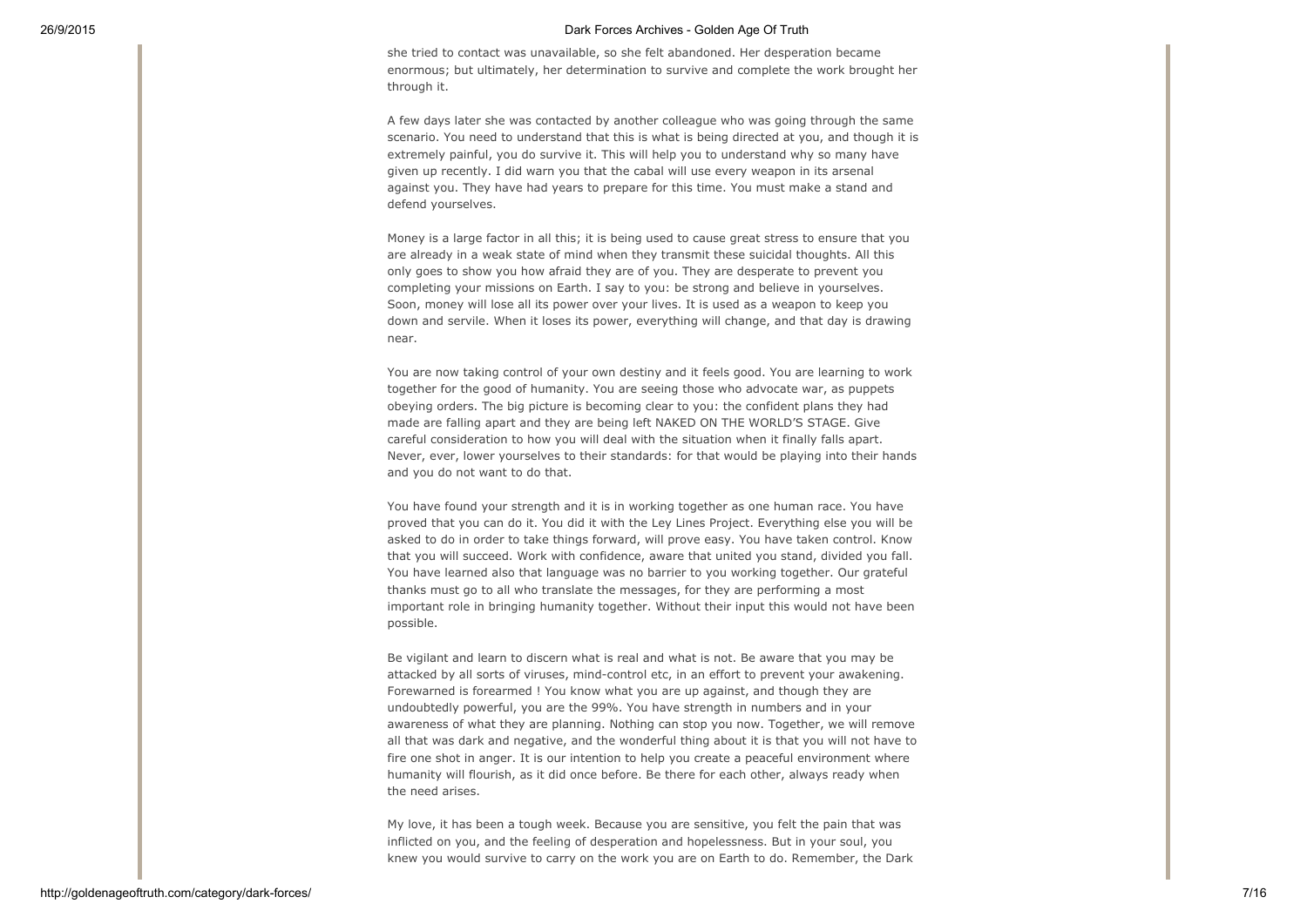Ones are fighting for their survival. They have many weapons at their disposal which they will not hesitate to use; but their time is up and they will fail. We have truth and light on our side. We know we will succeed. Both sides of life have come together for this, so we will not fail.

Take it easy, my dear. Try not to push yourself. You have been shown the outcome many times. You know what will happen. Everything is falling into place just as it should.

Always, your adoring, Monty.

Link: http://www.montaguekeen.com/2010-2013/page1627.html

CATEGORIES: [DARK](http://goldenageoftruth.com/dark-arts/) ARTS, DARK [FORCES,](http://goldenageoftruth.com/dark-forces/) [DARKNESS](http://goldenageoftruth.com/darkness/), [ENGLAND](http://goldenageoftruth.com/england-uk/) / UK, HUE-MANITY / HUMANITY, [ILLUMINATI](http://goldenageoftruth.com/illuminati-cabal-oligarchs-anunnaki/) / CABAL / OLIGARCHS / ANUNNAKI, LEY [LINES](http://goldenageoftruth.com/ley-lines/), MONTAGUE KEEN / VERONICA KEEN, TOR IN [GLASTONBURY](http://goldenageoftruth.com/montague-keen-veronica-keen/) ENGLAND | LEAVE A [COMMENT](http://goldenageoftruth.com/strength-working-human-race-montague-keen-9th-march-2014/#respond)

## [Goddess](http://goldenageoftruth.com/goddess-vortex/) Vortex

ON MARCH 4, 2013 • BY [ADMIN](http://goldenageoftruth.com/author/CKRich/)

[Tweet](https://twitter.com/intent/tweet?original_referer=http%3A%2F%2Fgoldenageoftruth.com%2Fcategory%2Fdark-forces%2F&ref_src=twsrc%5Etfw&text=Goddess%20Vortex&tw_p=tweetbutton&url=http%3A%2F%2Fgoldenageoftruth.com%2Fgoddess-vortex%2F) [Share](http://www.facebook.com/sharer.php)

Goddess Vortex Posted by [Cobra](http://www.blogger.com/profile/17475861052651288889) at [12:36](http://www.2012portal.blogspot.com/2013/03/goddessvortex-goddessvortex-is-ultimate.html) PM

Goddess Vortex is the ultimate technology of the Light forces which will finally dissolve the Matrix on the astral and etheric planes around our planet.

Goddess Vortex is a rainbow spiral of energy which encompasses all possible combinations of Light. It is a presence of an angelic being which transmutes all darkness into pure Light through an eight-dimensional stargate of the Antarion Conversion. It is a vortex of the presence of One which absorbs all anomaly of duality and ascends it into the One through the process of microtriangulation.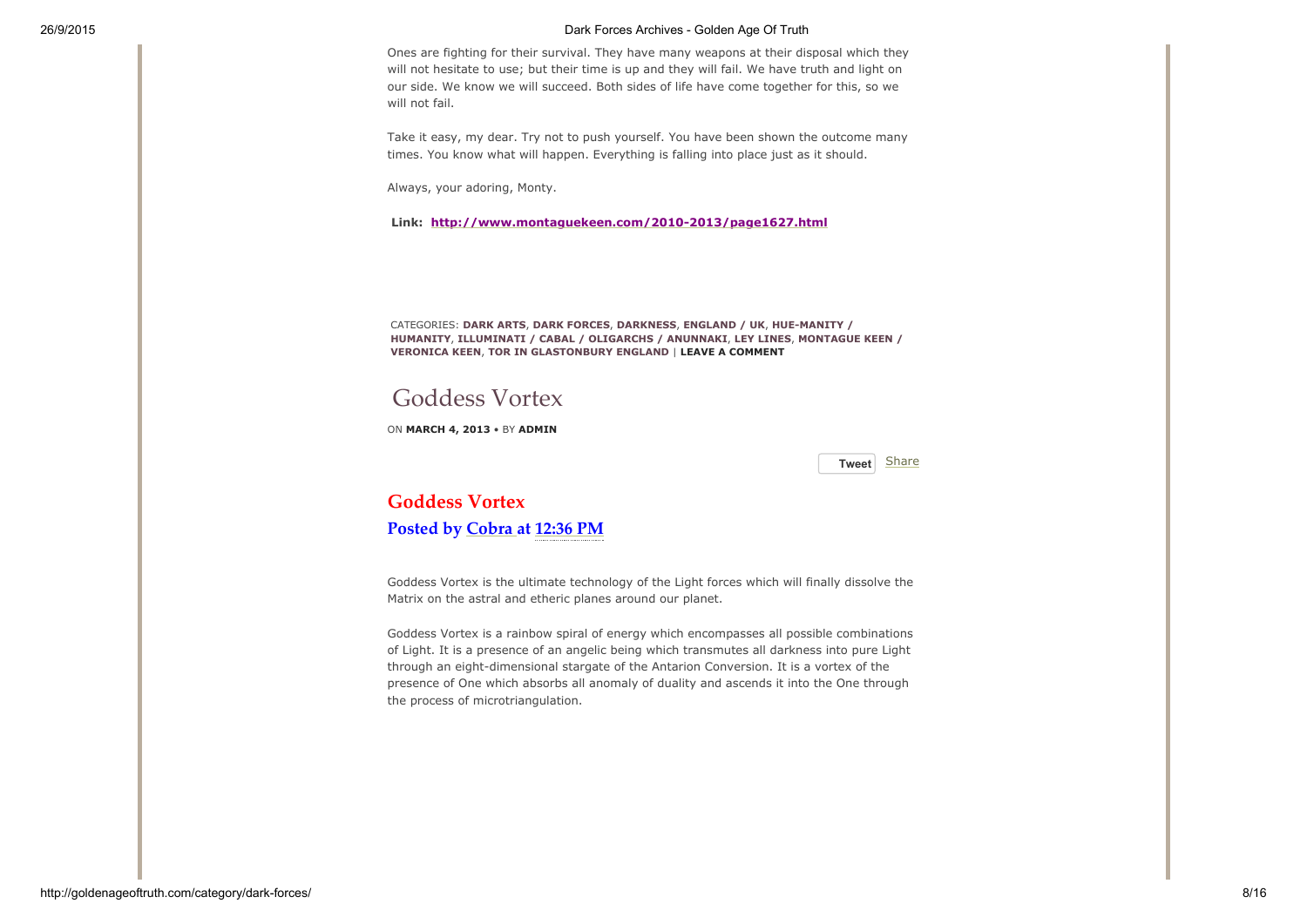

All Goddess Vortices create a network of Light on the etheric and astral planes which produces a morphogenetic field of Oneness that serves as an instrument of divine intervention on this planet. This network of Light will ultimately transmute all darkness on the astral and etheric plane and remove all negative entities until the last reptilian is gone forever and all non-physical planes around Earth will become realms of Light. This will set the right conditions for the Event.

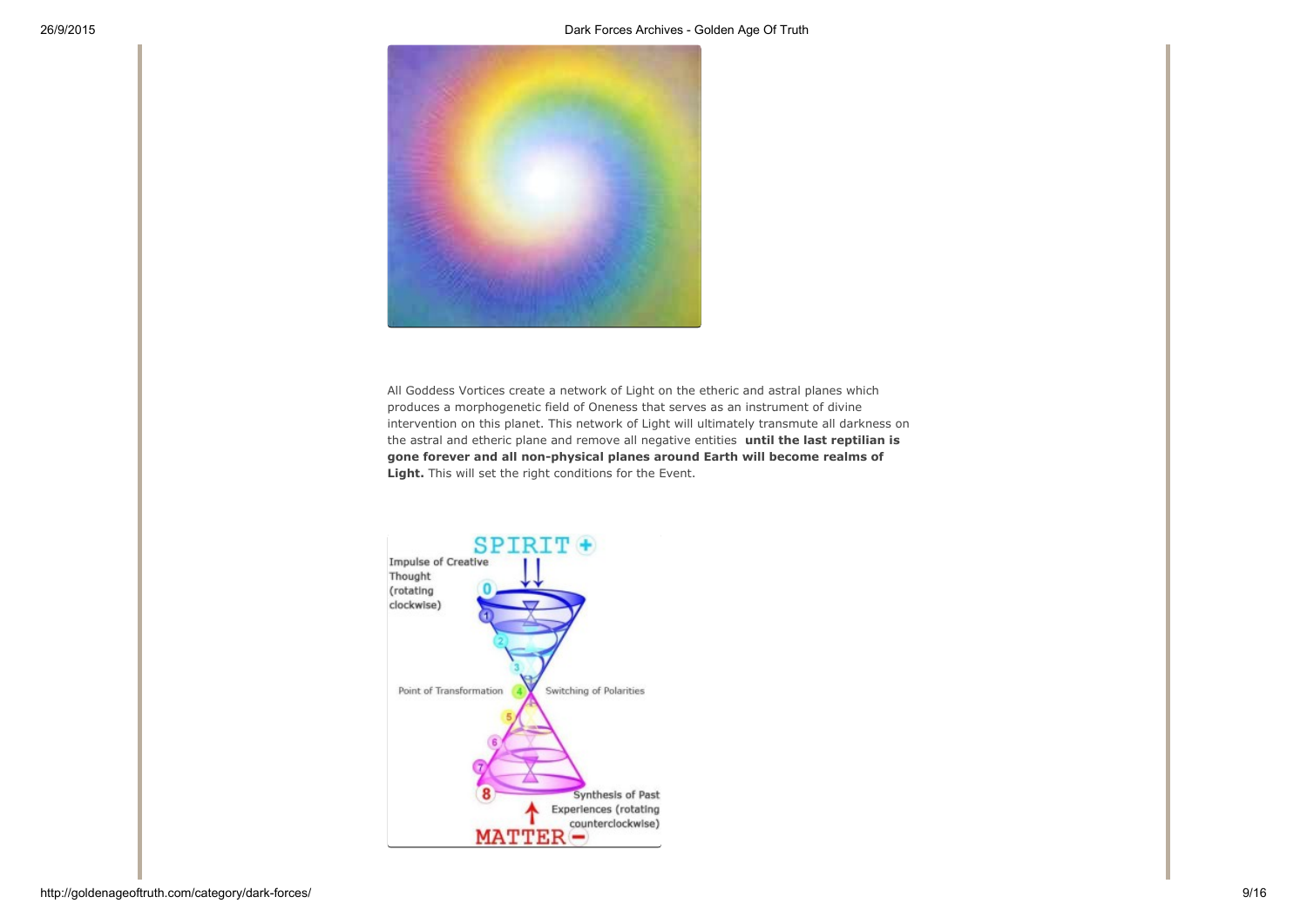Goddess Vortex is an Angelic Presence that goes through our bodies and anchors into the physical plane. You will be able to feel that Goddess Vortex in your body. Archons are allergic to Goddess energy. This is why the Catholic Church was suppressing women. The non-physical Archons are very allergic to this. Every time any woman or man channels that Goddess Vortex, thousands of reptilians are removed forever.

Here are the instructions to anchor the Goddess Vortex:

1. Lift your hands above your head and begin to rotate your body clockwise

2. While doing that, sing mantra iiii (pronounced ee-ee) so that it vibrates throughout your body and visualize your body morphing into a brilliant pillar of Light, with millions of rainbow coloured stars scattered within that pillar of Light

3. Keep singing the mantra and rotating. After a few minutes, drop your hands close to your body and continue rotating clockwise

4. While doing that, start singing mantra eeeaaa so that it vibrates through your body and visualize a rainbow vortex of Light expanding from your heart outwards throughout the whole planet. Call upon the presence of your spiritual guides, Ascended masters, Pleiadians, angels, twin souls, soulmates, soul families and other beings of Light.

5. Keep singing the mantra and rotating and stay in the presence of all those beings of Light for a while.

You can activate the Goddess Vortex anytime you feel guided to do so and this will strengthen the planetary network of Light and accelerate the purification process of the non-physical planes that will ultimately lead to the Event.

Link: <http://www.2012portal.blogspot.com/>

CATEGORIES: [ANGELIC](http://goldenageoftruth.com/angelic-being/) BEING, ANTARION [CONVERSION](http://goldenageoftruth.com/antarion-conversion/), [ARCHONS](http://goldenageoftruth.com/archons/), [CATHOLIC](http://goldenageoftruth.com/catholic-church/) CHURCH, CLEANSING / CLEARING / [PURIFICATIO](http://goldenageoftruth.com/cleansing-clearing-purification/)[N,](http://goldenageoftruth.com/dimensions-densities/) [COBRA](http://goldenageoftruth.com/cobra/), DARK [FORCES,](http://goldenageoftruth.com/dark-forces/) [DARKNESS](http://goldenageoftruth.com/darkness/), DIMENSIONS / DENSITIES, [DISCUSSION](http://goldenageoftruth.com/discussion-of-events/) OF EVENTS, [DUALITY](http://goldenageoftruth.com/duality/), [ETHERIC](http://goldenageoftruth.com/etheric-astral-ethers/) ~ ASTRAL ~ ETHERS, ETHERIC ARCHON GRID, [ETHERIC](http://goldenageoftruth.com/etheric-matrix/) MATRIX, [GOD/GODDESS,](http://goldenageoftruth.com/etheric-archon-grid/) [GODDESS](http://goldenageoftruth.com/goddess-energy/) ENERGY, [GODDESS](http://goldenageoftruth.com/goddess-vortex/) VORTEX, GODDESS VORTEX [TECHNOLOGY,](http://goldenageoftruth.com/goddess-vortex-technology/) LIGHT [FORCES](http://goldenageoftruth.com/light-forces/), LOVE / [LIGHT,](http://goldenageoftruth.com/love-light/) [MICROTRIANGULATION,](http://goldenageoftruth.com/microtriangulation/) [MORPHOGENETIC](http://goldenageoftruth.com/morphogenetic-field-of-oneness/) FIELD OF ONENESS, [NONPHYSICAL](http://goldenageoftruth.com/non-physical-beings/) BEINGS, [PHYSICAL](http://goldenageoftruth.com/physical-plane/) PLANE, PORTAL 2012, [REALMS,](http://goldenageoftruth.com/realms/) [REALMS](http://goldenageoftruth.com/realms-of-light/) OF LIGHT, [REPTILIANS,](http://goldenageoftruth.com/reptilians/) [STARGATES](http://goldenageoftruth.com/stargatesportals/) ~ PORTALS, [TECHNOLOGY,](http://goldenageoftruth.com/technology/) THE EVENT, THE [LIGHT](http://goldenageoftruth.com/the-light/), [TRANSFORMATION](http://goldenageoftruth.com/the-event/) / TRANSMUTATION / REFORMATION, VORTEX TECHNOLOGY, [VORTEXES](http://goldenageoftruth.com/vortexes/) | LEAVE A [COMMENT](http://goldenageoftruth.com/goddess-vortex/#respond)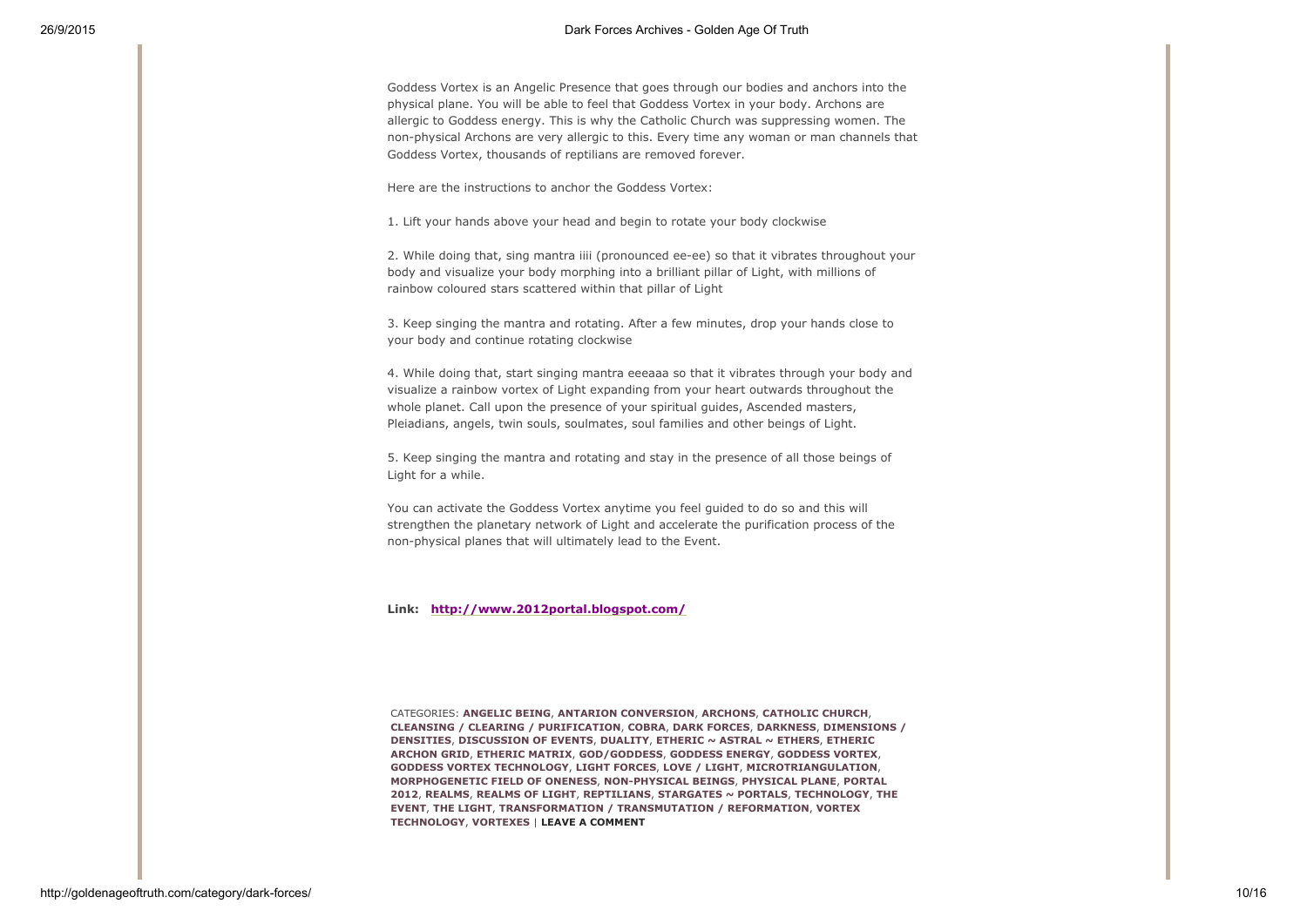"…the dark ones. On Earth they are the individuals who about ten years ago refused to honor their soul level [agreements](http://goldenageoftruth.com/dark-earth-individuals-ten-years-refused-honor-soul-level-agreements-join-light-forces-matthew-19-jan-2013/) to join the light forces…" ~ Matthew 19 Jan 2013 ON JANUARY 20, 2013 • BY [ADMIN](http://goldenageoftruth.com/author/CKRich/)



[Tweet](https://twitter.com/intent/tweet?original_referer=http%3A%2F%2Fgoldenageoftruth.com%2Fcategory%2Fdark-forces%2F&ref_src=twsrc%5Etfw&text=%26%25238220%3B%26%25238230%3Bthe%20dark%20ones.%20On%20Earth%20they%20are%20the%20individuals%20who%20about%20ten%20years%20ago%20refused%20to%20honor%20their%20soul%20level%20agreements%20to%20join%20the%20light%20forces%26%25238230%3B%26%25238221%3B%20~%20Matthew%2019%20Jan%202013&tw_p=tweetbutton&url=http%3A%2F%2Fgoldenageoftruth.com%2Fdark-earth-individuals-ten-years-refused-honor-soul-level-agreements-join-light-forces-matthew-19-jan-2013%2F) [Share](http://www.facebook.com/sharer.php)

# ..the dark ones. On Earth they are the individuals who about ten years ago refused to honor their soul level agreements to join the light forces..." ~ Matthew 19 Jan 2013

### By Matthew Through Suzanne Ward

With loving greetings from all souls at this station, this is Matthew. Pondering and puzzlement are in some lightworkers' thoughts. Here you are almost three weeks into your year 2013; not only has nothing occurred in the way of substantial reforms, but there is talk of another war zone and a deadly hostage situation in Algeria, random violence continues and the plight of refugees grows. Don't those show that Earth still is in darkness?

We thought that our last message covered why your world cannot change as swiftly as some lightworkers had hoped or anticipated. However, the questioning thoughts let us see that in connecting the dots of information in many previous messages, we omitted this dot —the difference between the dark forces, darkness and dark ones.

The dark forces, by far the most powerful, is a gigantic force field of negative thought forms that meanders throughout the universe looking for lesser evolved civilizations to enshroud in darkness. Although this vast field has the ability to manifest into whatever individual forms it envisions, it rarely does because its goal is to capture an entire civilization by enshrouding it in darkness.

Thus darkness is the dark forces' offspring, you could say, and it can be likened to a cloud cover that is so dense that the people feel lost in the miasma. And indeed they are lost insofar as conscious awareness of their beginnings, of their god and goddess selves and of their inseparable connection with the Supreme Ruler of this universe and all other life forms herein.

The dark ones are the individuals in an enshrouded civilization who have a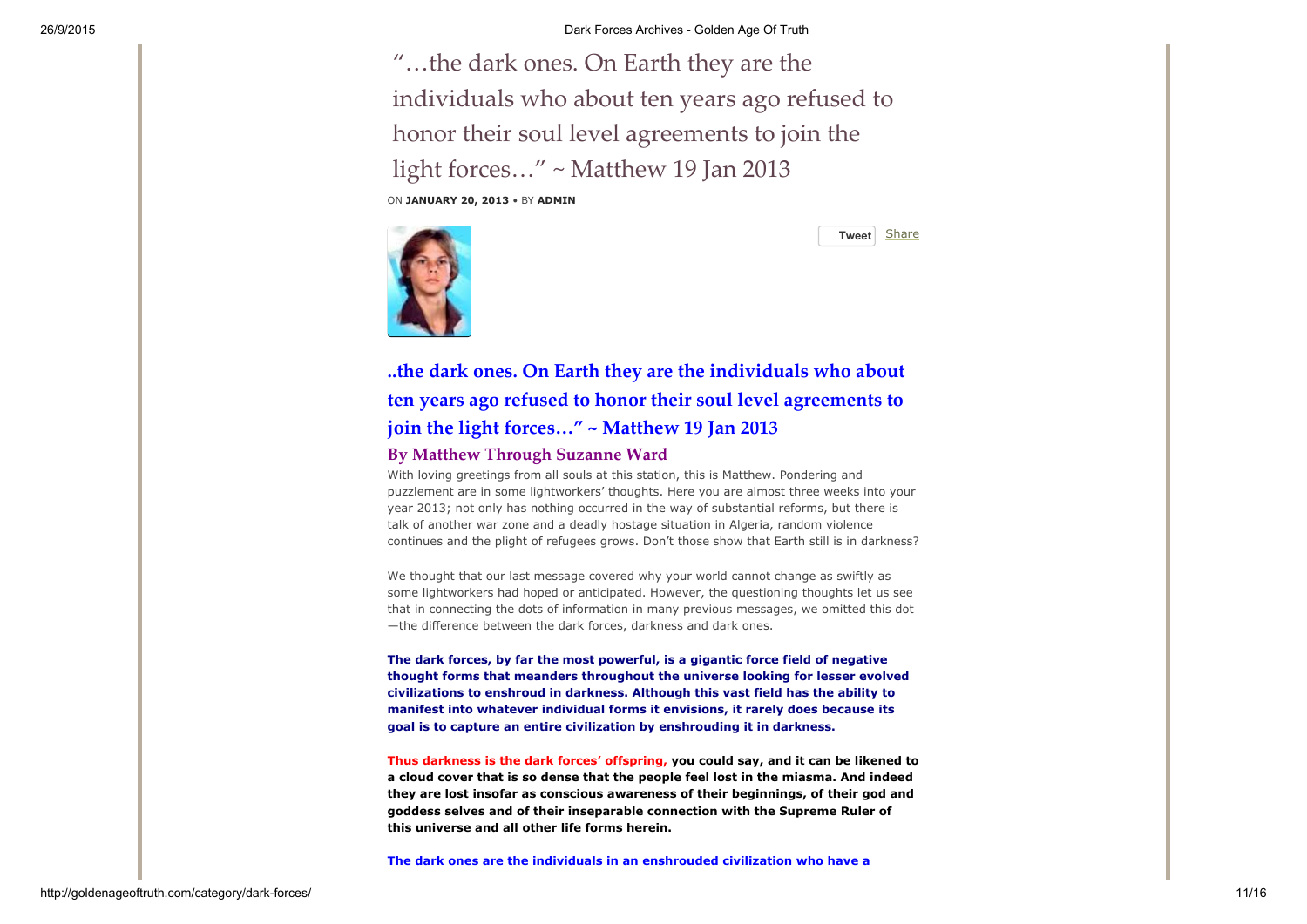proclivity toward greed, cruelty and lust for power. The low vibrations of those tendencies form "cracks" in the psyche, and by the universal law of attraction, the cracks permit the entry of the matching negative thought forms that are the makeup of darkness.

Henceforth darkness influences and ultimately controls those individuals' thoughts, intentions and actions. They become puppets of the darkness and carry out the dark forces' goal to enslave that civilization through tyranny, fear, deception, corruption and ignorance of truths about their beginnings in Creator, multiple lifetimes, the universal laws or the reality of other civilizations.

So where are those three dark sources now in relation to Earth?

The dark forces started moving away from your solar system after the infusion of light from far distant civilizations saved the life of your homeland planet seventy-some years ago. That force field left because light is anathema to its very existence—just as lighting a candle in a dark room pierces the darkness, so does the energy of love-light pierce the energy of whatever darkness is nearby.

Even though the dark forces left, its dense cloud of darkness remained on Earth, which the forces futilely had sought to capture for once and for all. Darkness continued to preclude spiritual and conscious awareness in the collective consciousness, and via the law of attraction, Earth's residents kept producing the negativity that almost killed the planet.

That changed when the intensive in-beaming of light started diffusing the density of the cloud and gave Earth the energy she needed to jar loose from the depths of third density and begin her ascension journey. Only in recent weeks were the last weak remnants of the cloud transmuted into light and the planet triumphantly passed through the doorway of fourth density.

So, now that Earth is in that density, how can it be that violence and unjustness still goes on? It is because the location of a planet is one kind of density and soul evolvement status of each of its residents is quite another. Mother, please insert the date of the message that explains the two densities. [September 9, 2011]

Thank you. For all that it may appear that the long-awaited December 21, 2012 was a fizzle because you saw no profound changes, the profusion of love-light that permeated your world during that time was a sight to behold!

That energy surge kept brightening the collective consciousness until it looked like the noonday sun, fulfilling Earth's heartfelt desire that at least most of her residents may accompany her along her ascension pathway. Many, many persons who formerly lacked the light that would enable them to go along with the planet are absorbing enough to do so at least for a while longer.

Now we speak again about the dark ones. On Earth they are the individuals who about ten years ago refused to honor their soul level agreements to join the light forces after providing the masses the opportunity to complete third density karma. They continued to wreak havoc throughout your world by such means as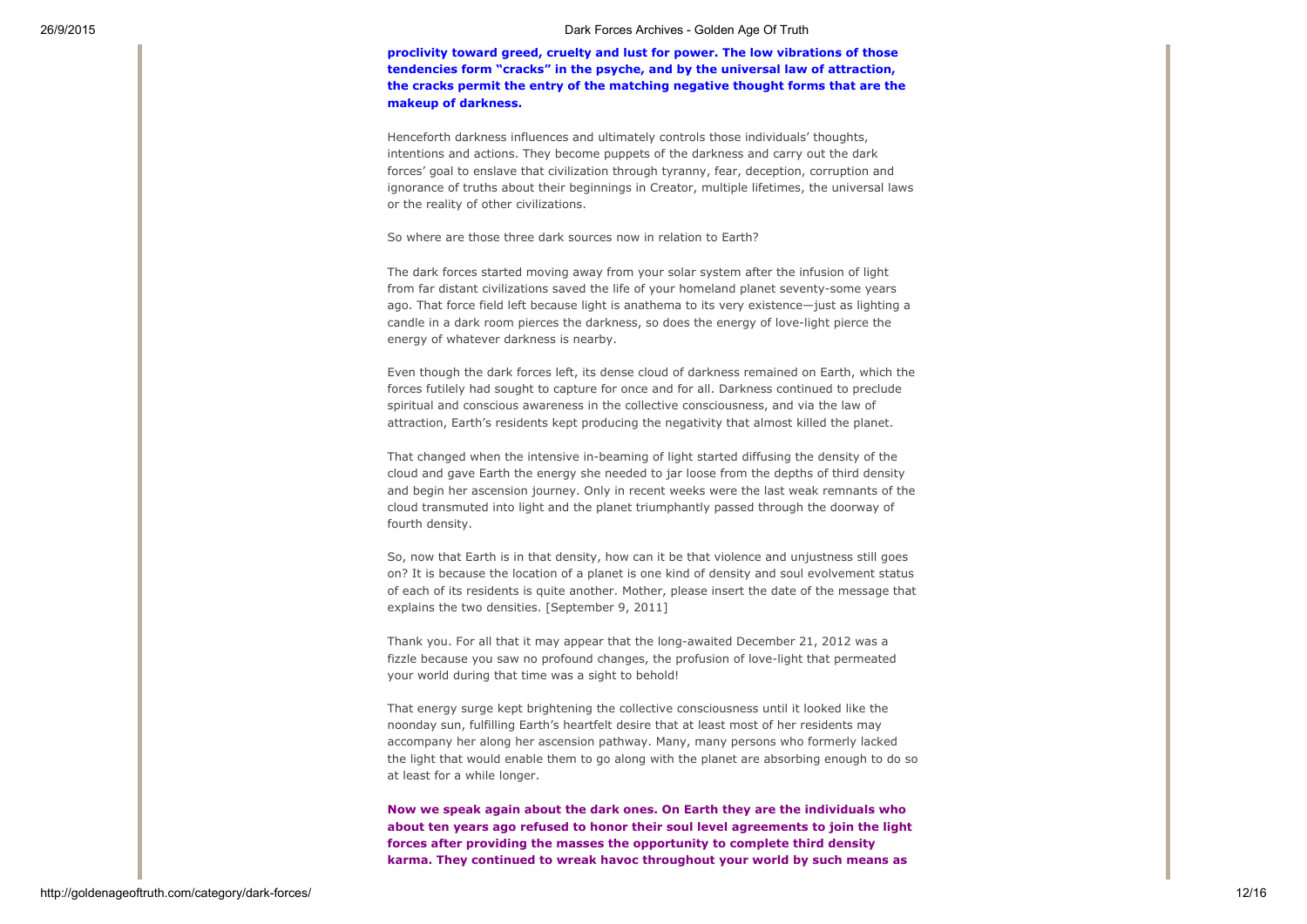controlling governments and the global economy, releasing laboratory-designed viruses, manipulating weather and initiating earthquakes, starting wars or reigning over tyrannical regimes.

During the in-pouring of love-light energy, those few individuals who still are among you absorbed little more light than they had, which is only the spark that is their life force. But it was enough extra for their bodies to physically survive in the first wisps of fourth density where Earth is at this moment. If they do not absorb more of the light's brilliance that will keep intensifying along the planet's ascension course, their bodies will not be viable much longer.

The majority who benefitted from the energy surge are "good people" who are greatly concerned about world affairs as depicted in your mainstream media and scary disinformation on the Internet. They have not yet "seen the light," to borrow your expression—they are living in godly ways but still are viewing your world at 3D level mentally and spiritually.

Others who still are "in the dark" in those respects are following authorities' orders; they haven't absorbed enough light to rise above their indoctrination to obey without question. Some have been inculcated with the belief that it is their responsibility to seek revenge for assaults on their ancestors, communities, countries.

Then there are those who are conflicted—they realize that what they are doing is against the common welfare, but they depend upon those sources of income to provide for their families.

Those various states of mind along with massive environmental damage are the natural "aftermath of millennia of darkness," as stated in our last message.

It remains to be seen how much light the aforementioned persons will be receptive to, what their free will choices will be, and the amount of light will determine how far each will be able to travel with the planet into successively higher vibrations. But please keep in mind what we have stated before: For a variety of reasons known only at soul level in most cases, many light-filled persons will choose to leave Earth rather than continue ascending physically.

Now we shall explain why we have often stated that in speed and scope, Earth's ascension out of deep third density is unprecedented in this universe.

With the exception of her experience, traversing that density where darkness is so deeply entrenched is an extraordinarily long, arduous trek. We cite another world's experience. Like Earth's ancient peoples, that civilization also descended from a higher density in spiritual and conscious awareness to the brink of planetary destruction due to the onset and continuation of warring. They did not have the aid of our universal family, and successive generations spent almost 50,000 years rising out of deep third density before they reached fourth. It took that long before there was sufficient light in the collective consciousness to lift the civilization and their planet into that higher density.

Mother, for readers who would like to know more about that civilization's history, physical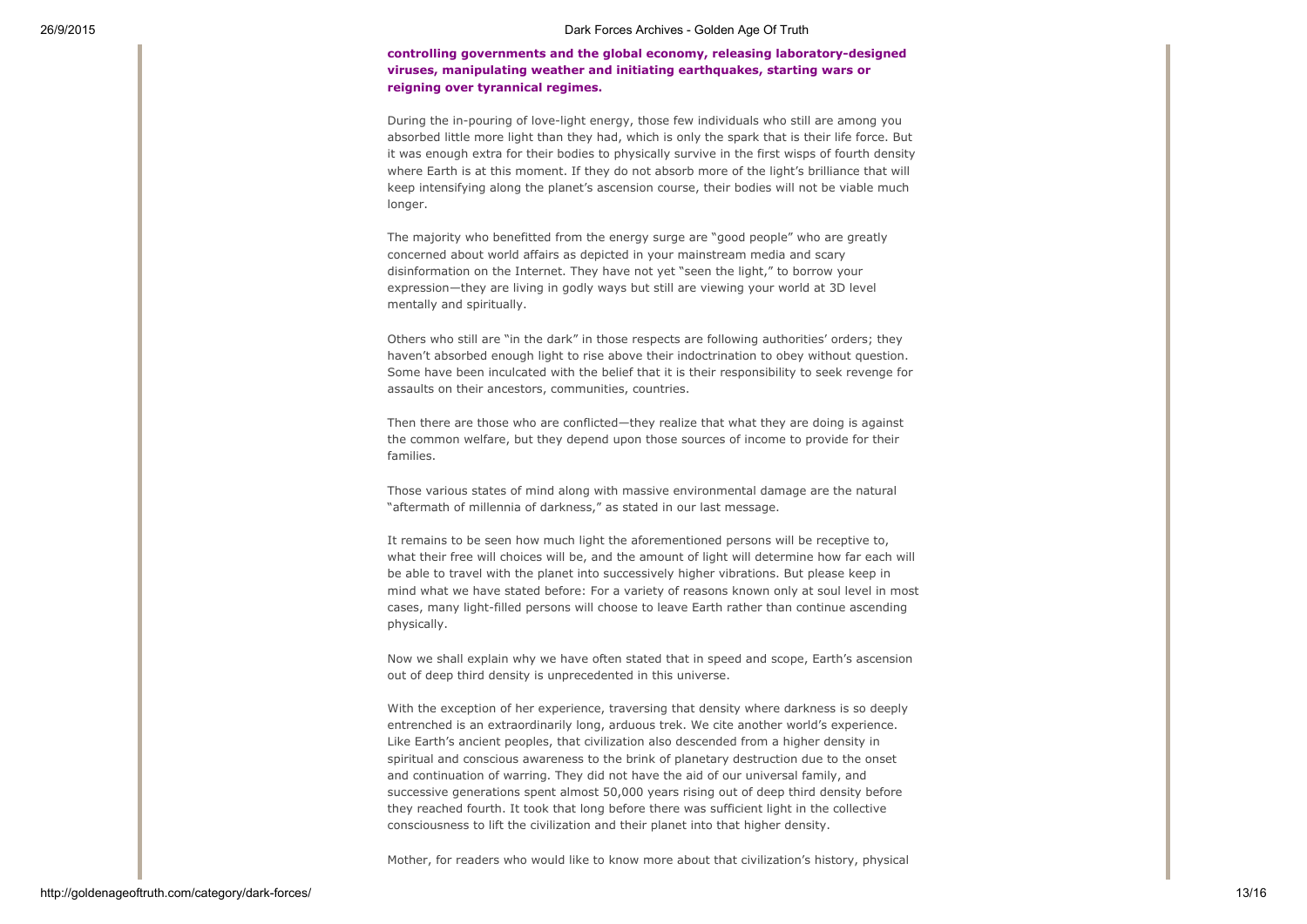appearance, culture, government and so forth, please mention the book with the lengthy message from a representative of its current population. ["Aeschyles" chapter in Illuminations for a New Era].

Thank you. Earth and her life forms have had an unparalleled amount of help ever since ascension started in the late 1930s. It began with the lifesaving infusion of light from many powerful civilizations and has continued through the various means of help we have enumerated in previous messages.

Only a comparative handful of your populace knows about that assistance, but other accomplishments of the light are indeed evident. As it kept increasing on Earth, more and more of you generated your own light with greater forcefulness, and you lightworkers have made enormous strides in subduing the effects of darkness by exposing the dark ones' activities.

To your great accomplishments that we have heralded previously we add the global spotlight you are shining on the need to uplift the status of women and to end the proliferation of weapons. These heavily negative aspects of your society that long have been dominant in the collective consciousness now are in the forefront of the public eye.

Generation after generation after generation tolerated unjust cultural laws and practices that demean women and accepted perpetual warring and violence as "that's just life." Now the voice of your society worldwide is saying Stop!

Light beings throughout this universe honor the myriad souls who agreed to participate in the multitude of tragic situations that have stirred the peoples to take bold steps forward in those two areas and all others where change so sorely has been needed. The souls who accepted those exceedingly harsh missions did so with unconditional love and they leapt forward in soul growth.

Just as you, we wish that all necessary changes could happen overnight. It will take many negotiators, many discussions and some logjams before all hearts and minds are in accord. The Golden Age master planners knew that you couldn't transform your world any way other than step by step, and at soul level you and everyone else on Earth knows this too.

Even with extraterrestrial aid, a third density civilization evolving into a peaceful peoples living in harmony with Nature is a transitional process. All along our messages and answers to readers who questioned this have been the same—changes will come incrementally.

The following excerpt from the June 2, 2007 message recently was emailed to my mother by a new reader who "just happened to see this." He also wrote that this information should be in more messages, we shouldn't expect people to remember what is in the old ones.

"Is 2012 the end of Earth's ascension and completion of all transitional phases into the Golden Age?"

All darkness will have been transmuted and Earth's and individuals' balance attained, but it is not correct that after the year 2012 everything achieved up to that time will remain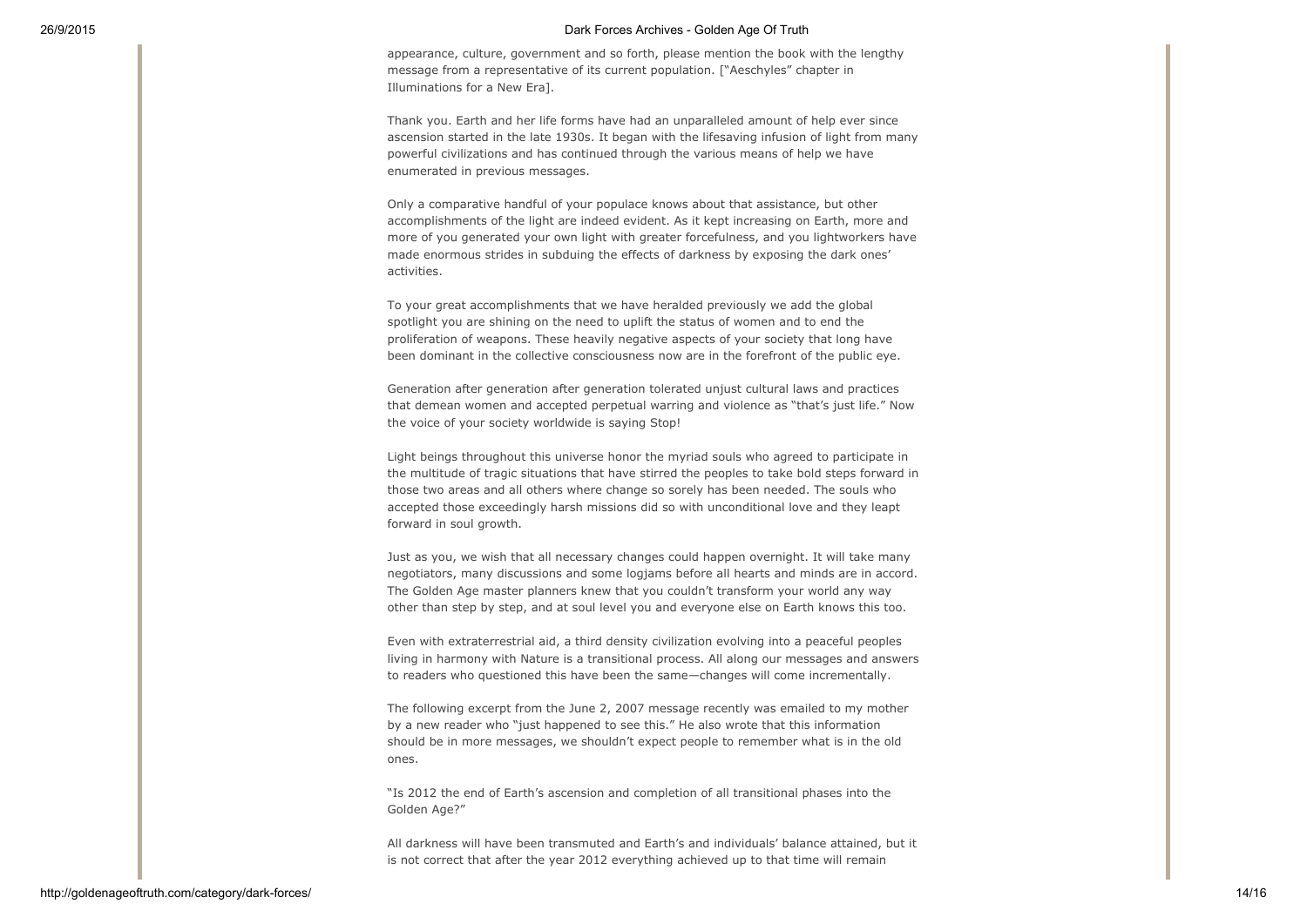unchanged henceforth. Remember, the only constant in the universe IS change. Spiritual and intellectual growth and technological progress will continue—you wouldn't want it any other way!

Our beloved Earth family, never have we expected you to remember all of the information we have offered! Not only are your days filled with a wide range of responsibilities to think about, but linear time is passing faster and faster. That is why so often we have repeated what is essential for you to know, and it has included that the glories of the Golden Age are not all sitting on its doorstep and that one day will not differ dramatically from the day before and the day following.

To avoid any possibility of misinterpretation, we say that we could have been more exacting about "balance attained" in that June 2007 message. Although the preceding material was in the context of third density conditions, we could have specified that balance will be attained so that Earth and her residents can ascend out of third density. As microcosms of the universe, which always is in a balancing mode, you too will continue balancing as your spiritual and conscious awareness keeps expanding.

What was awaiting you on the doorstep of the Golden Age is the effect of the energy surge during the December solstice that transmuted the last of the darkness into light. This new abundance of light is increasing the momentum in Earth's energy field of potential toward manifestation of marvels you and your universal family will be co-creating along Earth's journey through fourth density and on to her destination in fifth.

We don't know how long it will be before Earth is joyfully back home where the planet and its soul, Gaia, originated. It is logical to ask, since we knew when the planet would exit third density, why don't we know when it will reach its destination?

Earth's ascension to this point was predestined so she would reach the narrow celestial window when the planetary alignment would enable her to enter fourth density. Now that she is in this density, where darkness cannot assault her with its negativity, her journey henceforth is within a safe harbor, so to say, where are no "time" constrictions.

Just as before—always!—her residents' journeys depends upon the choices each makes, and the cumulative choices make up the collective consciousness. So, it is your thoughts, passionate feelings and actions that will set Earth's pace from now on. Whether that is happily humming through fourth density or soaring like an eagle, Gaia is jubilant—the exceptionally difficult leg of the ascension is over!

You, too, can feel jubilant—your steadfastness in the light added immeasurably to this stunning achievement. Although in linear time you will continue to progress toward your goal of a loving, harmonious and healthy world with abundance for all, in the continuum you already are victorious. When you have full understanding of how unique this achievement is, you will know that if ever souls could declare "job well done," it is you lightworkers!

We hold you in honor and unconditional love as we continue accompanying you, albeit unseen, every step of the way.